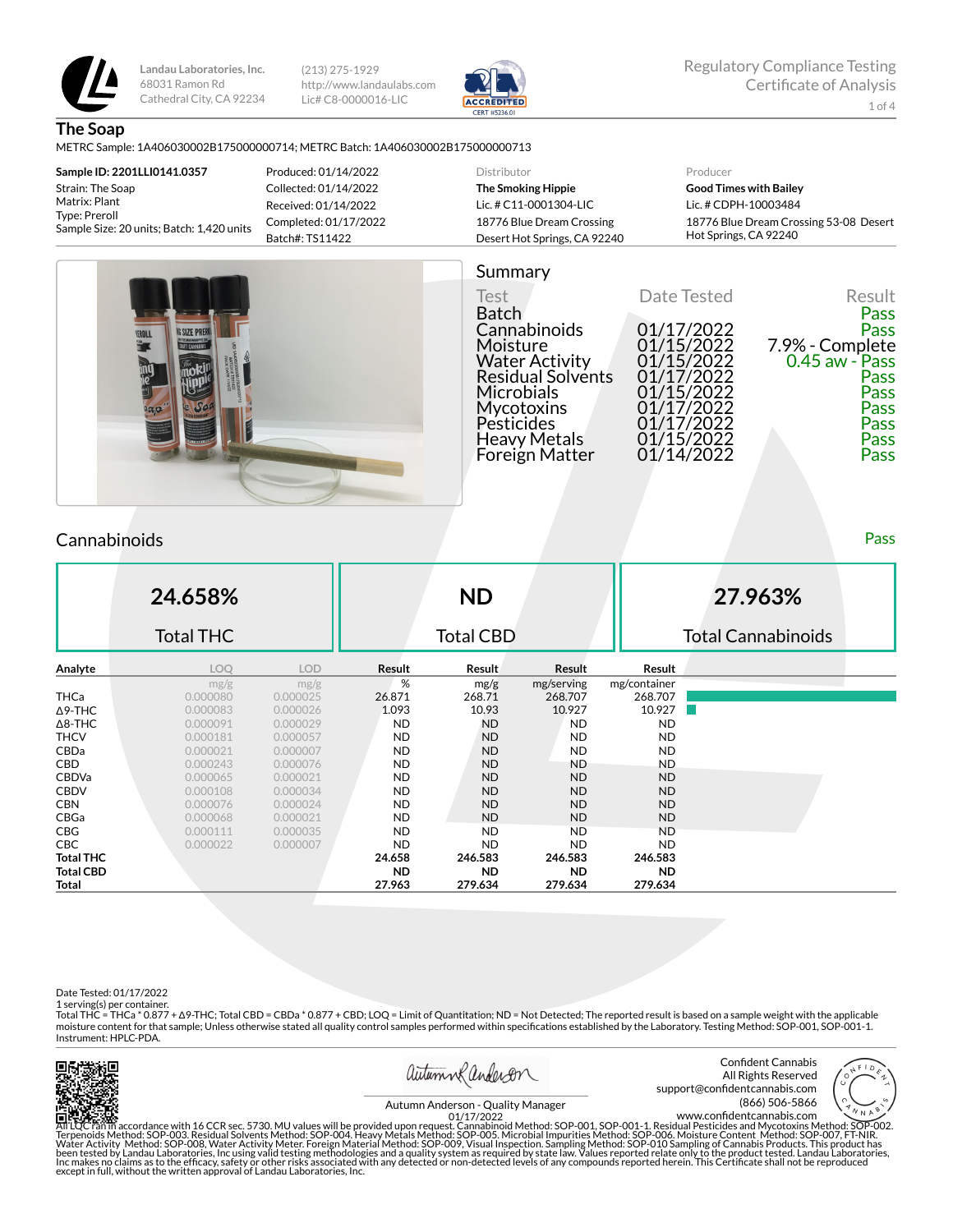

(213) 275-1929 http://www.landaulabs.com Lic# C8-0000016-LIC



**The Soap**

METRC Sample: 1A406030002B175000000714; METRC Batch: 1A406030002B175000000713

| Sample ID: 2201LLI0141.0357                                                 | Produced: 01/14/2022  | Distributor                  | Producer                               |
|-----------------------------------------------------------------------------|-----------------------|------------------------------|----------------------------------------|
| Strain: The Soap                                                            | Collected: 01/14/2022 | The Smoking Hippie           | <b>Good Times with Bailey</b>          |
| Matrix: Plant<br>Type: Preroll<br>Sample Size: 20 units; Batch: 1,420 units | Received: 01/14/2022  | Lic. # C11-0001304-LIC       | Lic. # CDPH-10003484                   |
|                                                                             | Completed: 01/17/2022 | 18776 Blue Dream Crossing    | 18776 Blue Dream Crossing 53-08 Desert |
|                                                                             | Batch#: TS11422       | Desert Hot Springs, CA 92240 | Hot Springs, CA 92240                  |

## Pesticides **Passage Contract Contract Contract Contract Contract Contract Contract Contract Contract Contract Contract Contract Contract Contract Contract Contract Contract Contract Contract Contract Contract Contract Cont**

**Analyte LOD LOQ Limit Mass Status**  $\mu$ g/g  $\mu$ g/g  $\mu$ g/g  $\mu$ g/g Abamectin 0.02 0.0608 0.1 ND Pass Acephate 0.0032 0.0096 0.1 ND Pass Acequinocyl 0.0048 0.0144 0.1 ND Pass Acetamiprid 0.0042 0.0127 0.1 ND Pass Aldicarb 0.0077 0.0232 0.0077 ND Pass Azoxystrobin 0.0038 0.0114 0.1 ND Pass **Bifenazate** 0.0056 0.017 0.1 **ND Pass** Bifenthrin 0.0045 0.0136 3 ND Pass Boscalid 0.0066 0.0199 0.1 ND Pass **Captan 19 0.0235 0.0712 0.7 ND Pass** Carbaryl 0.0042 0.0127 0.5 ND Pass **Carbofuran 1888** 0.0051 0.0155 0.0051 **ND Pass**<br> **Chlorantraniliprole** 0.0062 0.0188 10 **ND Pass** Chlorantraniliprole 0.0062 0.0188 10 ND Pass Chlordane 0.0204 0.0619 0.0204 ND Pass Chlorfenapyr 0.0217 0.0657 0.0217 ND Pass Chlorpyrifos 0.01 0.0303 0.01 ND Pass **Clofentezine** 0.0036 0.011 0.1 **ND Pass** Coumaphos 0.0068 0.0205 0.0068 ND Pass CyØuthrin 0.0217 0.0657 2 ND Pass Cypermethrin 0.0066 0.0199 1 ND Pass Daminozide 0.0058 0.0176 0.0058 ND Pass Diazinon 0.0074 0.0224 0.1 ND Pass Dichlorvos 0.0041 0.0123 0.0041 ND Pass Dimethoate 0.0036 0.0108 0.0036 ND Pass **Dimethomorph** 0.0072 0.0217 2 **ND Pass** Ethoprophos 0.0041 0.0123 0.0041 ND Pass Etofenprox 0.0044 0.0133 0.0044 ND Pass **Etoxazole** 0.0055 0.0167 0.1 **ND Pass**<br> **Fenhexamid** 0.0049 0.0147 0.1 **ND Pass Fenhexamid** 0.0049 0.0147 0.1 **ND Pass** Fenoxycarb 0.0047 0.0142 0.0047 ND Pass Fenpyroximate 0.0055 0.0168 0.1 ND Pass Fipronil 0.0075 0.0227 0.0075 ND Pass Flonicamid 0.004 0.0122 0.1 ND Pass **Analyte LOD LOQ Limit Mass Status**  $\mu$ g/g  $\mu$ g/g  $\mu$ g/g  $\mu$ g/g Fludioxonil 0.0063 0.0191 0.1 ND Pass Hexythiazox 0.0051 0.0155 0.1 ND Pass **Imazalil 1988** 0.0052 0.0156 0.0052 **ND Pass Imidacloprid** 0.0053 0.016 5 **ND Pass Kresoxim Methyl** 0.0035 0.0106 0.1 **ND Pass Malathion** 0.0053 0.0161 0.5 **ND Pass Metalaxyl 0.0045 0.0137 2 ND Pass** Methiocarb 0.0049 0.0148 0.0049 ND Pass **Methomyl** 0.0048 0.0145 1 **ND Pass** Mevinphos 0.0039 0.0118 0.0039 ND Pass Myclobutanil 0.006 0.0182 0.1 ND Pass Naled 0.0021 0.0064 0.1 ND Pass **Oxamyl** 0.0069 0.0209 0.5 **ND Pass** Paclobutrazol 0.0059 0.0179 0.0059 ND Pass **Methyl Parathion** 0.0168 0.051 0.0168 **ND Pass** Pentachloronitrobenzene 0.0055 0.0168 0.1 ND Pass **Permethrin 1992 0.0063 0.019 0.5 ND Pass** Phosmet 0.0043 0.0131 0.1 ND Pass Piperonyl Butoxide 0.006 0.0181 3 ND Pass **Prallethrin 0.0046 0.0139 0.1 ND Pass** Propiconazole 0.0085 0.0258 0.1 ND Pass Propoxur 0.0068 0.0206 0.0068 ND Pass **Pyrethrins** 0.0041 0.0125 0.5 **ND Pass** Pyridaben 0.0061 0.0186 0.1 ND Pass **Spinetoram 0.005 0.015 0.1 ND Pass** Spinosad 0.0052 0.0157 0.1 ND Pass **Spiromesifen** 0.0061 0.0184 0.1 **ND Pass** Spirotetramat 0.0042 0.0127 0.1 ND Pass **Spiroxamine** 0.0048 0.0145 0.0048 **ND Pass** Tebuconazole 0.006 0.0182 0.1 ND Pass **Thiacloprid** 0.0056 0.0169 0.0056 ND Pass Thiamethoxam 0.0047 0.0142 5 ND Pass Trifloxystrobin 0.0023 0.007 0.1 ND Pass

Date Tested: 01/17/2022

LOQ = Limit of Quantitation; Unless otherwise stated all quality control samples performed within specifications established by the Laboratory. Testing Method: SOP-002. Instrument: LC-MSMS.





Confident Cannabis All Rights Reserved support@confidentcannabis.com (866) 506-5866



Autumn Anderson - Quality Manager 01/17/2022

All'LOC Fan'in accordance with 16 CCR sec. 5730. MU values will be provided upon request. Cannabinoid Method: SOP-001, SOP-001-1. Residual Pesticides and Mycotoxins Method: SOP-002.<br>Terpenoids Method: SOP-003. Residual Sol except in full, without the written approval of Landau Laboratories, Inc. www.confidentcannabis.com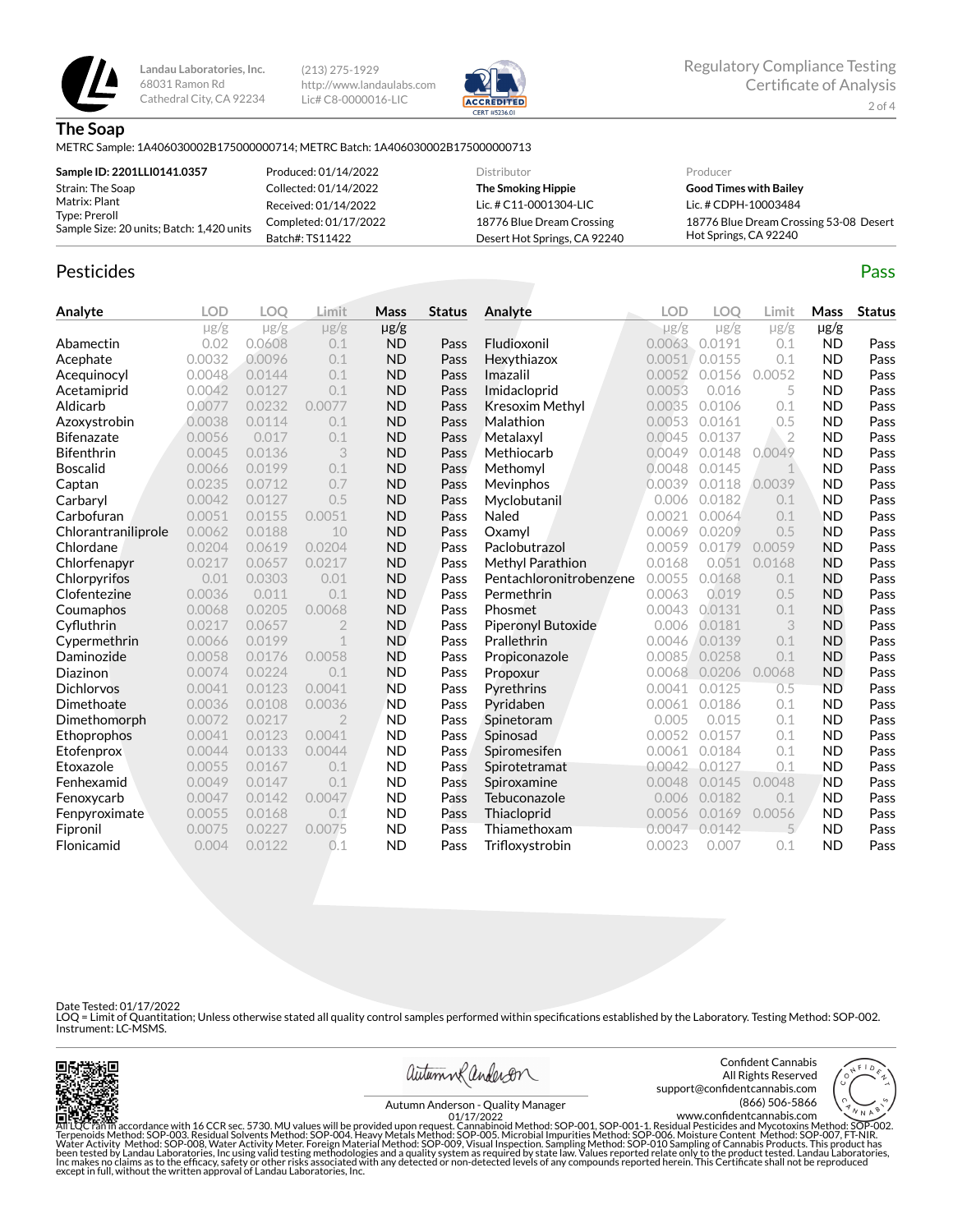

(213) 275-1929 http://www.landaulabs.com Lic# C8-0000016-LIC



#### **The Soap**

METRC Sample: 1A406030002B175000000714; METRC Batch: 1A406030002B175000000713

| Sample ID: 2201LLI0141.0357                                                 | Produced: 01/14/2022  | Distributor                  | Producer                               |
|-----------------------------------------------------------------------------|-----------------------|------------------------------|----------------------------------------|
| Strain: The Soap                                                            | Collected: 01/14/2022 | The Smoking Hippie           | <b>Good Times with Bailey</b>          |
| Matrix: Plant<br>Type: Preroll<br>Sample Size: 20 units; Batch: 1,420 units | Received: 01/14/2022  | Lic. # $C11-0001304-LIC$     | Lic. # CDPH-10003484                   |
|                                                                             | Completed: 01/17/2022 | 18776 Blue Dream Crossing    | 18776 Blue Dream Crossing 53-08 Desert |
|                                                                             | Batch#: TS11422       | Desert Hot Springs, CA 92240 | Hot Springs, CA 92240                  |

## Residual Solvents

| Analyte              | <b>LOD</b> | LOQ       | Limit     | Mass      | <b>Status</b> |
|----------------------|------------|-----------|-----------|-----------|---------------|
|                      | $\mu$ g/g  | $\mu$ g/g | $\mu$ g/g | µg/g      | Pass          |
| 1,2-Dichloro-Ethane  | 0.2        | 0.5       |           | <b>ND</b> | Pass          |
| Acetone              | 25.7       | 81.6      | 5000      | 166.62    | Pass          |
| Acetonitrile         | 3.5        | 11.2      | 410       | 13.36     | Pass          |
| Benzene              | 0.03       | 0.1       |           | <b>ND</b> | Pass          |
| <b>Butane</b>        | 1.6        | 5.1       | 5000      | <b>ND</b> | Pass          |
| Chloroform           | 0.1        | 0.2       |           | <b>ND</b> | Pass          |
| Ethanol              | 1.6        | 5.1       | 5000      | <b>ND</b> | Pass          |
| Ethyl-Acetate        | 1.7        | 5.6       | 5000      | ND.       | Pass          |
| Ethyl-Ether          | 1.7        | 5.4       | 5000      | <b>ND</b> | Pass          |
| Ethylene Oxide       | 0.1        | 0.4       |           | ND.       | Pass          |
| Heptane              | 2.2        | 7.1       | 5000      | ND.       | Pass          |
| Isopropanol          | 4.4        | 14        | 5000      | 15.80     | Pass          |
| Methanol             | 4.3        | 13.6      | 3000      | 172.97    | Pass          |
| Methylene-Chloride   | 0.2        | 0.6       |           | <b>ND</b> | Pass          |
| n-Hexane             | 0.1        | 0.4       | 290       | <b>ND</b> | Pass          |
| Pentane              | 5.4        | 17.2      | 5000      | <b>ND</b> | Pass          |
| Propane              | 8.7        | 27.6      | 5000      | <b>ND</b> | Pass          |
| Toluene              | 1.1        | 3.4       | 890       | ND.       | Pass          |
| Trichloroethylene    | 0.04       | 0.1       |           | <b>ND</b> | Pass          |
| m+p Xylene           | 4.9        | 15.7      |           |           |               |
| o-Xylene             | 1.4        | 4.4       |           |           |               |
| <b>Total Xylenes</b> |            |           | 2170      | <b>ND</b> | Pass          |

Date Tested: 01/17/2022

LOQ = Limit of Quantitation; Unless otherwise stated all quality control samples performed within specifications established by the Laboratory. Testing Method: SOP-004<br>Instrument: HS-GC/MS



autumn Randeron

Confident Cannabis All Rights Reserved support@confidentcannabis.com<br>666-5866 (866) 506-5866 (866) 506-5866



www.con×dentcannabis.com Autumn Anderson - Quality Manager 01/17/2022

All'LQC ran in accordance with 16 CCR sec. 5730. MU values will be provided upon request. Cannabinoid Method: SOP-001, SOP-001-1. Residual Pesticides and Mycotoxins Method: SOP-002.<br>Terpenoids Method: SOP-003. Residual Sol